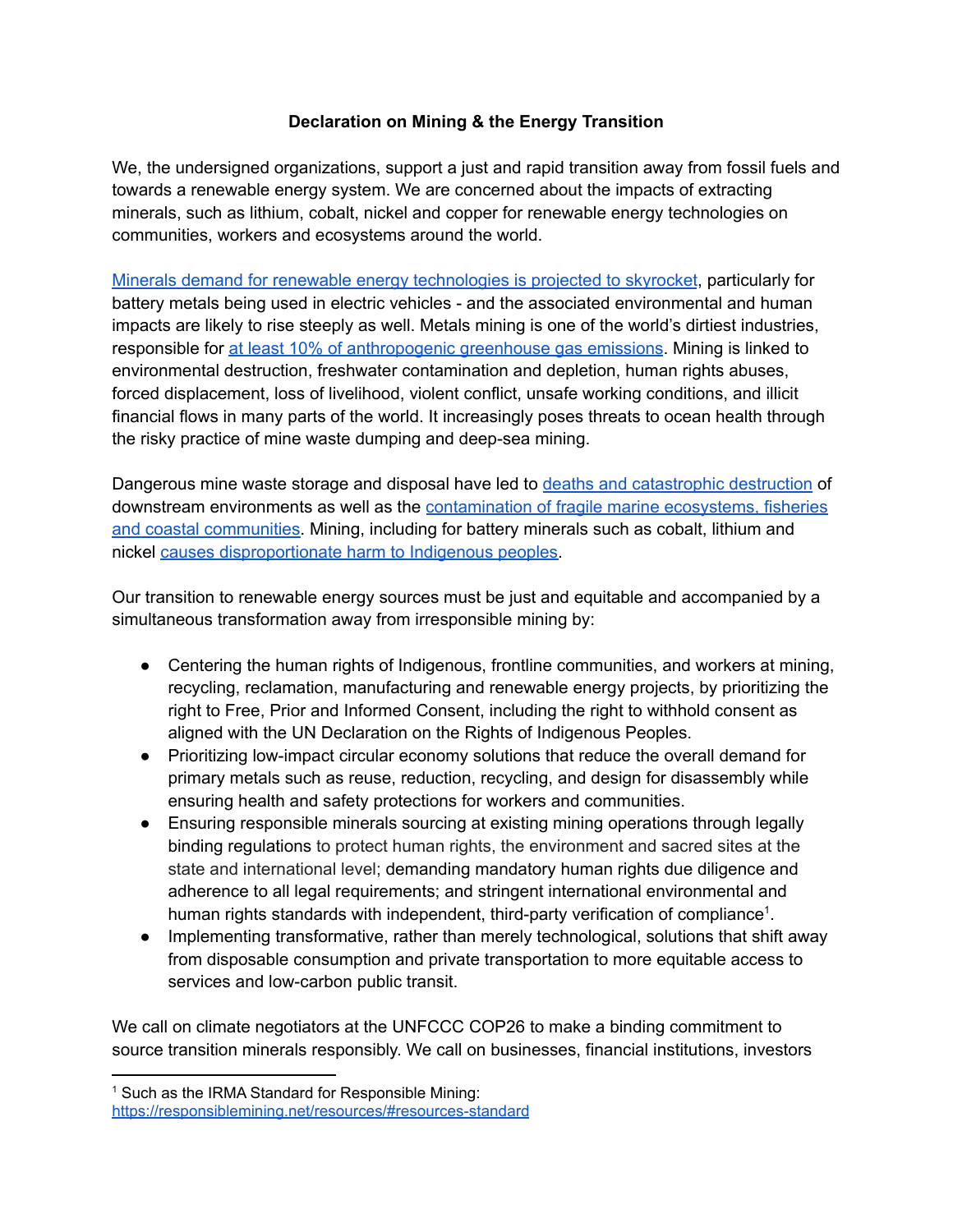and governments to ensure a clean, just and equitable energy transition by implementing these measures and urge clean energy advocates and climate justice allies to echo these demands in climate change platforms.

A truly clean, just and equitable energy economy will require not just a transition to cleaner sources of energy, but transformation on an individual and collective level. We urge you to join us and ensure that the move to clean energy doesn't recreate the same systems it aims to destroy and helps to build climate change solutions that put communities, workers and the environment first.

#### **350Hawaii**

Sherry Pollack Co-Founder United States

## **350NYC**

Dorian Fulvio United States

**Action for Ecology & People Emancipation** Pius Ginting **Coordinator** Indonesia

### **ActionAid Australia**

Katherine Tu Head of Campaigns & Policy Australia

**Adorers of the Blood of Christ** Sara Dwyer, ASC JPIC Contact United States

**Africa Institute for Energy Governance** Denis Mugisha Chief Executive Officer Uganda

## **African Resource Watch** Umpula Nkumba **Emmanuel** Directeur Exécutif Africa

**Aktionsgruppe Indianer & Menschenrechte** Monika Seiller **Chairperson Germany** 

**Alliance for Empowering Rural Communities** Richard Matey **Ghana** 

## **Alyansa Tigil Mina** Jaybee Garganera

National Coordinator **Philippines** 

## **Amazon Watch**

Paul Paz y Mino Associate Director United States

**Amnesty International** Richard Kent Researcher United Kingdom

**Ang Aroroy Ay Alagaan** Marilou Verano Board of director **Philippines** 

## **Anthropocene Alliance** Harriet Festing Executive Director United States

**Arctic Indigenous Wellness Foundation** Nicole Redvers Board Chair Canada

## **Arizona Mining Reform**

**Coalition** Roger Featherstone **Director** United States

# **Association of Ethical Shareholders Germany**

Markus Dufner **Director Germany**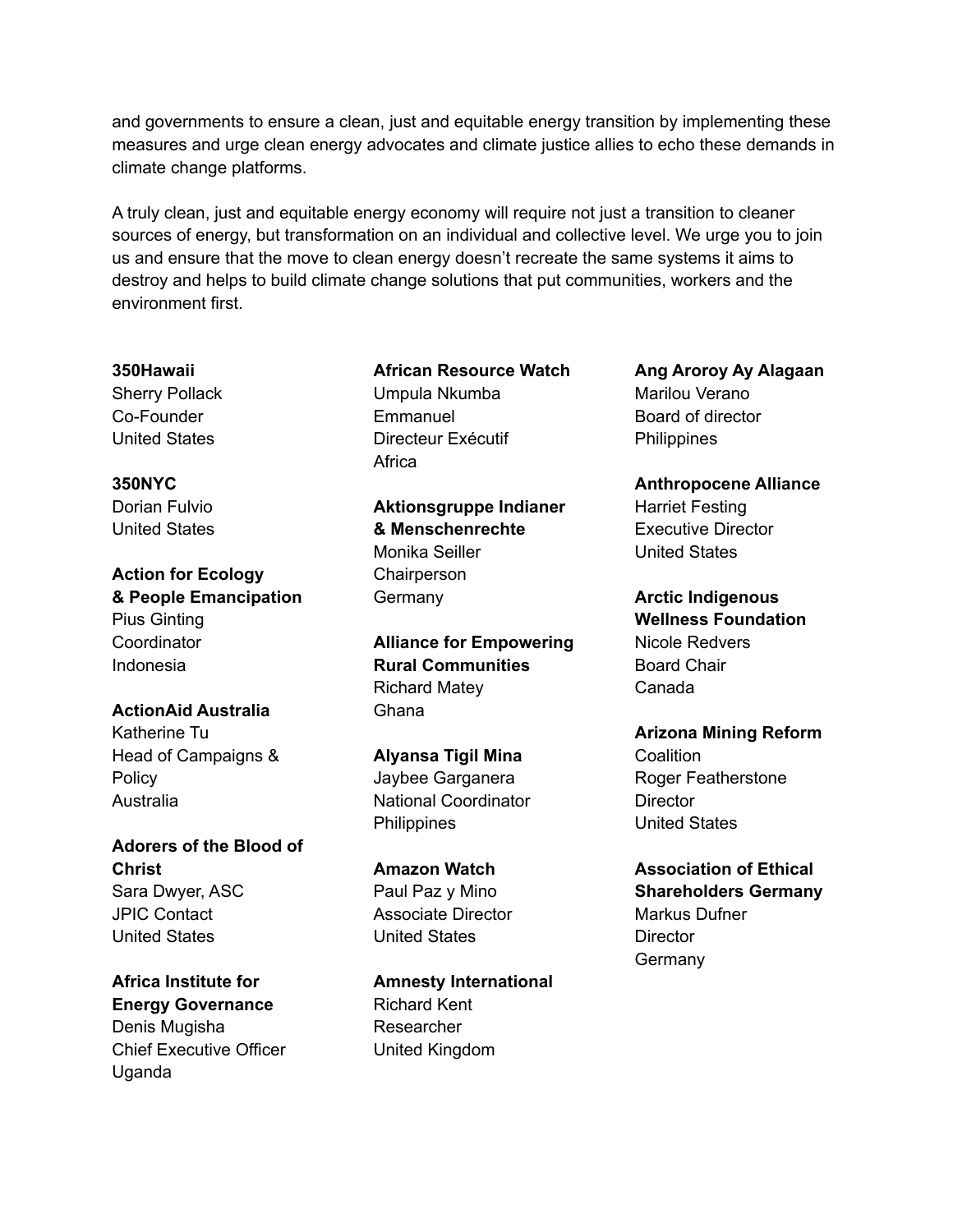**Association pour la protection du Lac Taureau** Michael Picard Professeur Honoraire Canada

**Bank Information Center** Ladd Connell Environment Director United States

**Batani Foundation** Pavel Sulyandziga

President United States/Russia

**Bayay Sibuyanon INC.** Elizabeth Ibañez DRR-CCA Officer **Philippines** 

**Black Hills Clean Water Alliance** Lilias Jarding, PhD President United States

**Bloomfield United Methodist Church** Judy McGoogan Social Justice Chair United States

**Business & Human Rights Resource Centre** Jessie Cato Natural Resources & Human Rights Programme Manager **Germany** 

**Connecticut Citizens Action Group** Tom Swan Executive Director United States

**Center for Biological Diversity** Sarah Uhlemann International Program **Director** United States

**Centro Montalvo** Heriberta Fernández Coordinadora Nacional de Desarrollo Local República Dominicana

**Chase Environmental Action Group** A. McLaren Leader Canada

**Chirapaq/ECMIA** Tarcila Rivera-Zea Presidenta Perú

**Climate Hawks Vote** RL Miller President United States

**Coalition Québec Meilleure Mine** Ugo Lapointe Co-founder & co-spokesperson Canada

**Comité Citoyen de Protection de L'esker** Rodrigue Turgeon Co-porte-parole Canada

**Community Empowerment and Social Justice Network** Prabindra Shakya Founder/Director **Nepal** 

**Comunidad Maya Pixan Ixim** Carolina Martin Ramos Co-Executive Director United States & Maya **Territories** 

**Confédération des Syndicats Nationaux** Yvan Duceppe Trésorier de la CSN Canada

**Cully Air Action Team** Gregory Sotir **Coordinator** United States

**Cultural Survival** Galina Angarova Executive Director **Global** 

**Deep Sea Conservation Coalition** Sian Owen **Director Global**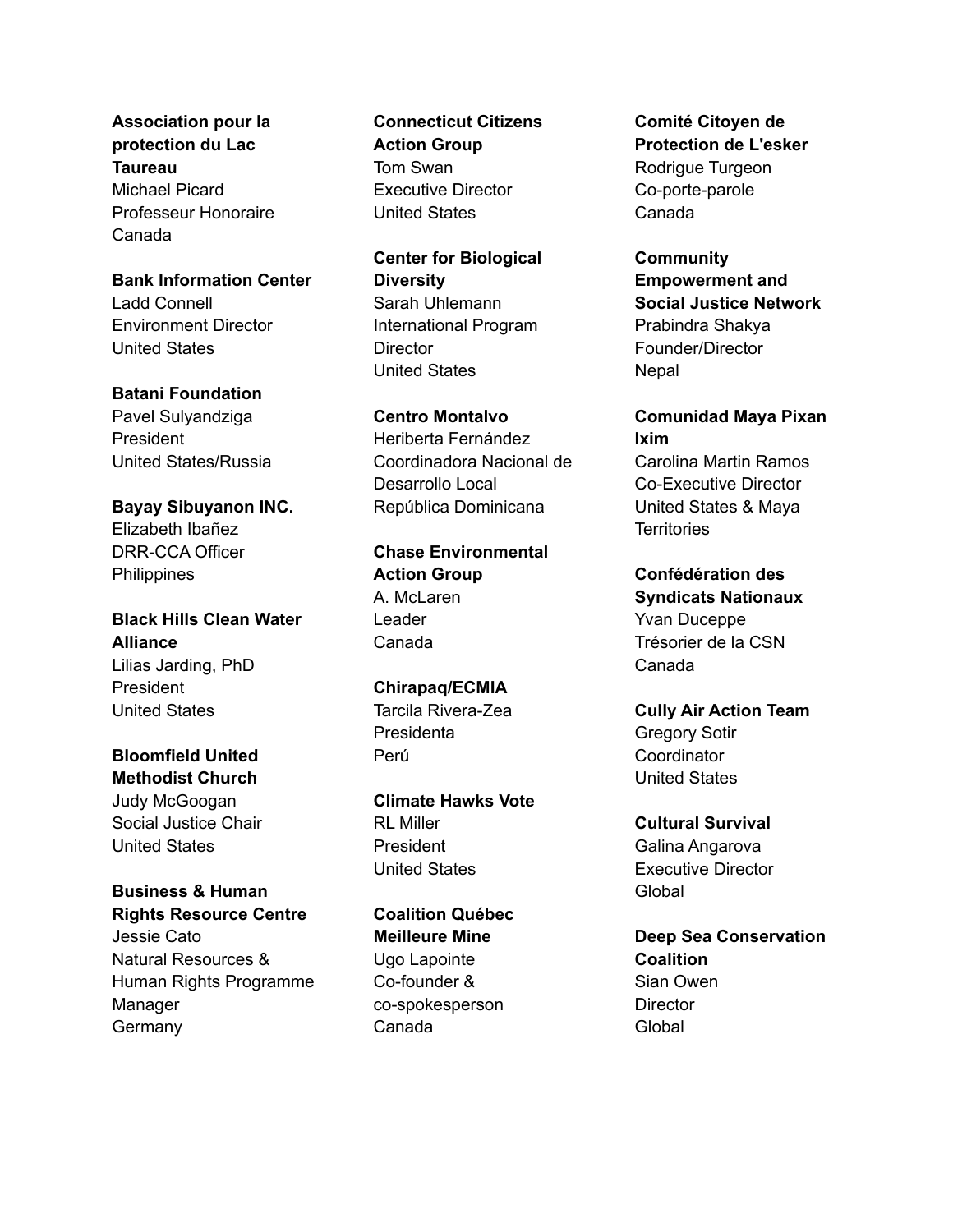**E Tech International** Richard Kamp **Director** United States

**Earth Action, Inc.** Mary Gutierrez **Director** United States

**Earth Guardians** Kellie Berns Program Director United States

#### **Earthjustice**

Blaine Miller-McFeeley Senior Legislative **Representative** United States

#### **Earthworks**

Brytnee Laurette M. Making Clean Energy Clean Coalition **Coordinator** United States

#### **Eau Secours**

Rébecca Pétrin Directrice générale Canada

## **Environment Government Institute**

Samuel Okulony Chief Executive Officer Uganda

## **Environmental Defence Canada**

Julia Levin Senior Climate and Energy Program Manager Canada

#### **Équiterre**

Émile Boisseau-Bouvier Analyste, politiques climatiques et transition écologique Canada

**Extinction Rebellion San Francisco Bay Area** Leah Redwood Action Strategy and Planning Coordinator United States

**Fair Mining Collaborative** Glenn M Grande Executive Director Canada

**Fiji Council of Social Services** Vani Catanasiga Executive Director Fiji

**First Peoples Worldwide** Kate R. Finn Executive Director United States

**Fondation Rivières** André Bélanger Directeur Général Canada

### **FracTracker Alliance** Brook Lenker Executive Director United States

**FreshWater Accountability Project** Leatra J Harper Managing Director United States

**Friends of the Earth US** Nicole Ghio Senior Fossil Fuels Program Manager United States

**Front commun pour la transition énergétique** Elisabeth Gibeau **Coordonnatrice** Canada

**Gesellschaft für bedrohte Völker / Society for Threatened Peoples** Yvonne Bangert Consultan Indigenous Peoples **Germany** 

**Geselschaft für bedrohte Völker Regionalgruppe München** Tijan Zaotschnaja Contact for RG München **Germany** 

**Gila Resources Information Project** Allyson E Siwik Executive Director United States **Global Witness**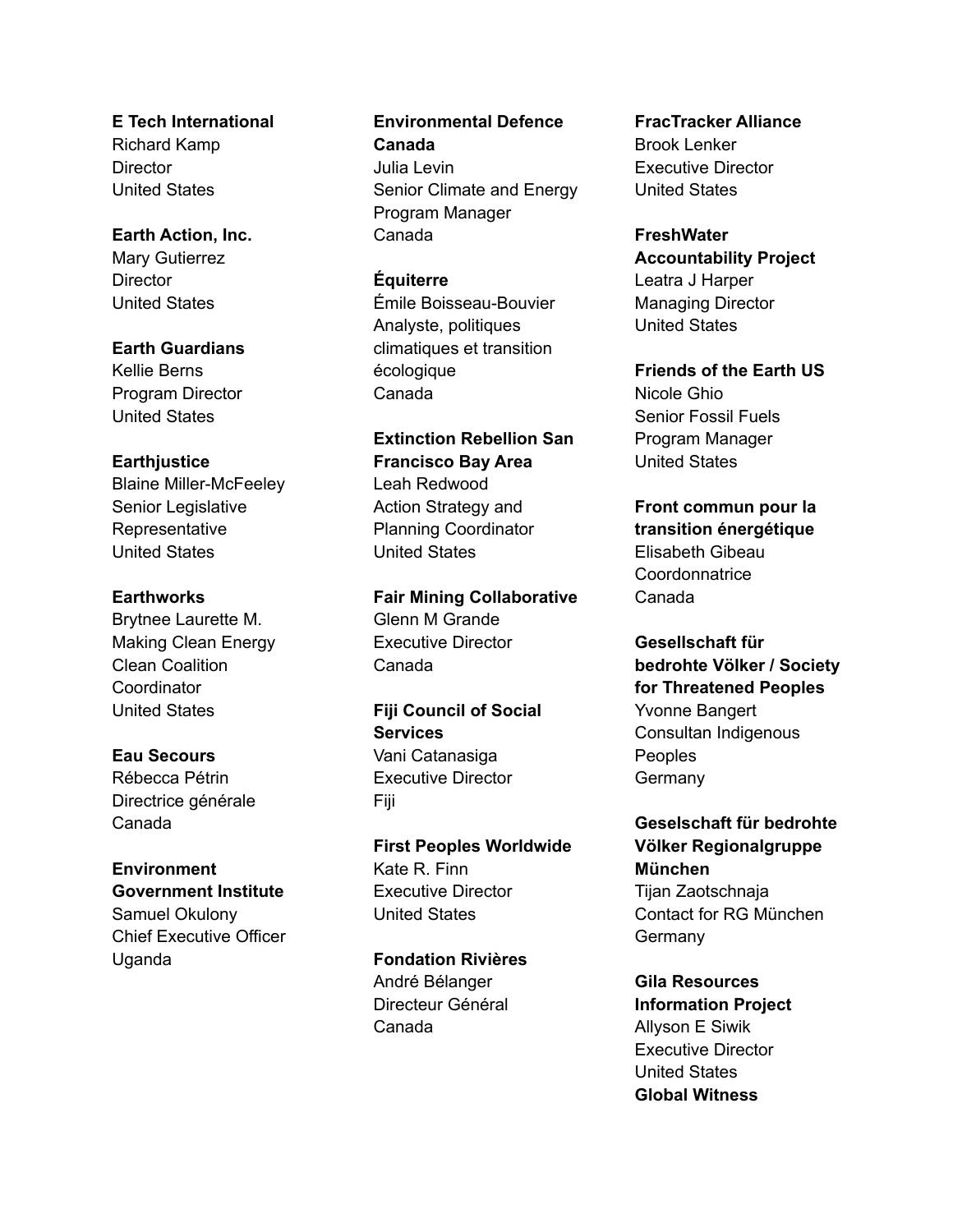Paul Donowitz Strategy Lead United States

#### **Goa Foundation**

Rahul Basu Research Director India

**GoodElectronics Network** Alejandro González International Coordinator **Global** 

**Great Basin Resource Watch** John Hadder Executive Director United States

**Great Old Broads for Wilderness** Shelley Silbert Executive Director United States

**Hawai'i Institute for Human Rights** Joshua Cooper Executive Director United States

**Human Rights Practice** William Paul Simmons Director of the Human Rights Practice Program United States

**Human Rights Watch** Cara Schulte Senior Associate United States

**Information Network for Responsible Mining** Jennifer Thurston Executive Director United States

**Inter Pares** Jean Symes Policy Analyst Canada

**ILukim Sustainability Solomon Islands** Watson Puiahi **Director** Solomon Islands

**Jamii Asilia Centre** Carson Kiburo Executive Director Kenya

**Jubilee Australia Research Centre** Dina Hopstad Rui Campaigns Director Australia

**Justice et Paix** Rix Responsable plaidoyer & relation presse Belgique

**Kamloops Area Preservation Association** Paula Pick **Chair** Canada

**Kamloops Moms for Clean Air**

Gina Morris Spokesperson Canada

**Land is Life** Katherine Freitag Development & Operations Associate United States

**Local Environmental Action Demanded Agency Inc.** Rebecca Jim Executive Director United States

**London Mining Network** Andy Whitmore United Kingdom

**Lynn Canal Conservation** Jessica Plachta Executive Director United States

**Malach Consulting** Steve Emerman **Owner** United States

**Mining and Just Energy Transition Network** Claire Burgess Researcher Australia

**Mining Impact Coalition of Wisconsin** Dave Blouin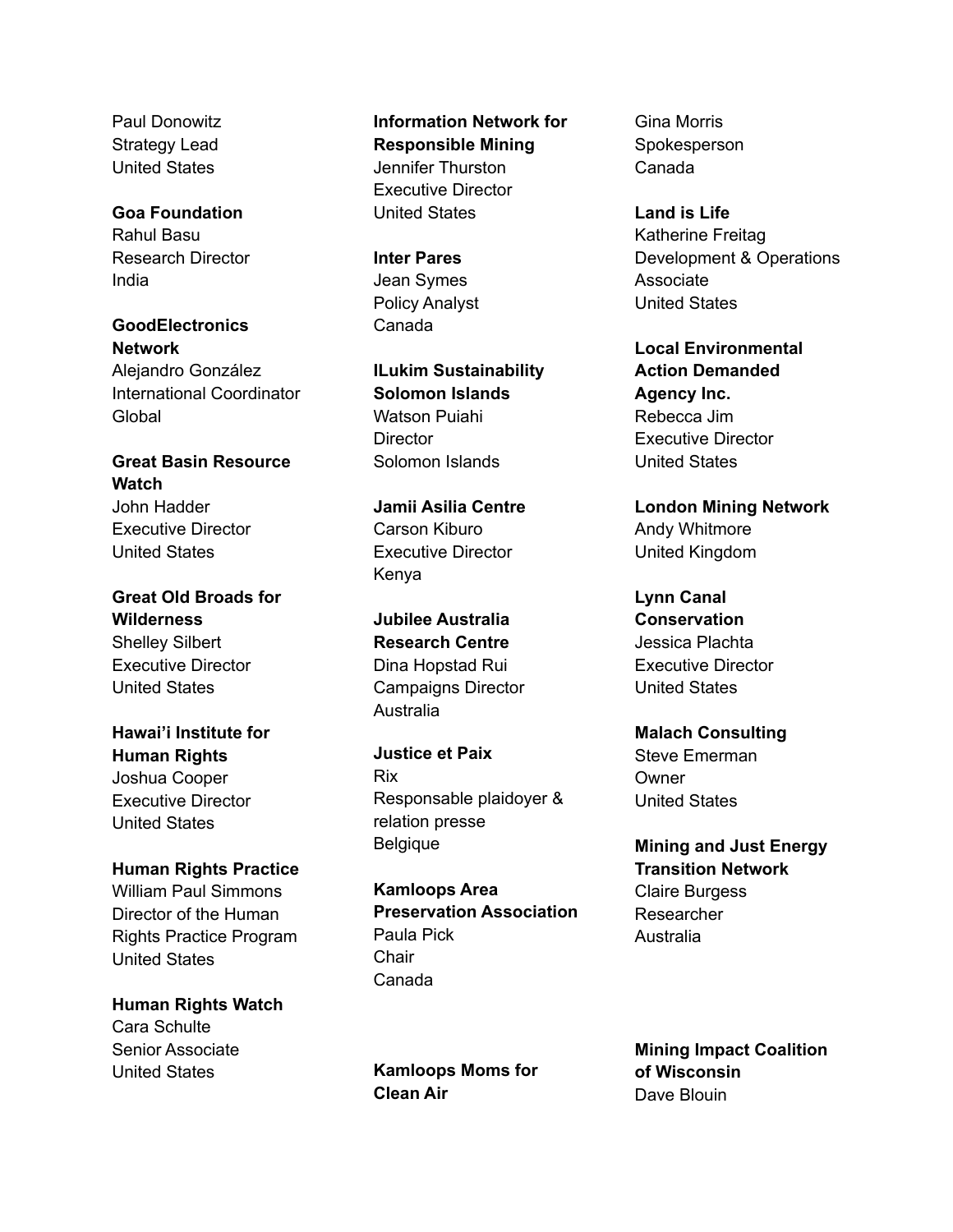**Coordinator** United States

**MiningWatch Canada** Jamie Kneen Co-manager Canada

**Moccasin Footprint Society** Nuskmata (Jacinda Mack) Executive Director Canada

**Movimento dos Atingidos por Barragens** Gessica Steffens Brazil

**Movimento pela Soberania Popular na Mineração** Luiz Paulo Siqueira National Coordinator Brazil

**Natur og Ungdom (Young Friends of the Earth Norway)** Therese Hugstmyr Woie Chairperson of the board Norway

**Natural Resources Defense Council** Joshua Axelrod Senior Policy Advocate United States

**Nature Abounds** Melinda Hughes President

United States

**Naturvernforbundet (Friends of the Earth Norway)** Truls Gulowsen Leader Norway **No Coal San Juan Islands** Barbara A Keller Board Member United States

**Norges**

**Naturvernforbund (Norwegian society for Nature Conservation)** Truls Gulowsen Board Chair **Norway** 

**Northern Alaska Environmental Center** Solaris Gillispie Clean Water and Mining Program Manager United States

**Northern Confluence Initiative** Nikki Skuce **Director** Canada

**Observatoire d'etudes et d'appui a la responsabilité sociale et environnementale**

Freddy Kasongo Secrétaire Executif Democratic Republic of the Congo

**Oil and Gas Action Network** Matt Leonard **Director** United States

**Oil Change International** David Tong Global Industry Campaign Manager New Zealand

**Oyu Tolgoi Watch** Sukhgerel Dugersuren **Chair** Mongolia

**Patagonia Area Resource Alliance** Carolyn Shafer Mission Coordinator United States

**Peace and Conflict Studies Institute Australia** Volker Boege **Director** Australia

**People & Plant** J Clarke Co-director: Climate **Campaigns** United Kingdom **Perempuan Aman** Devi Anggraini President Indonesia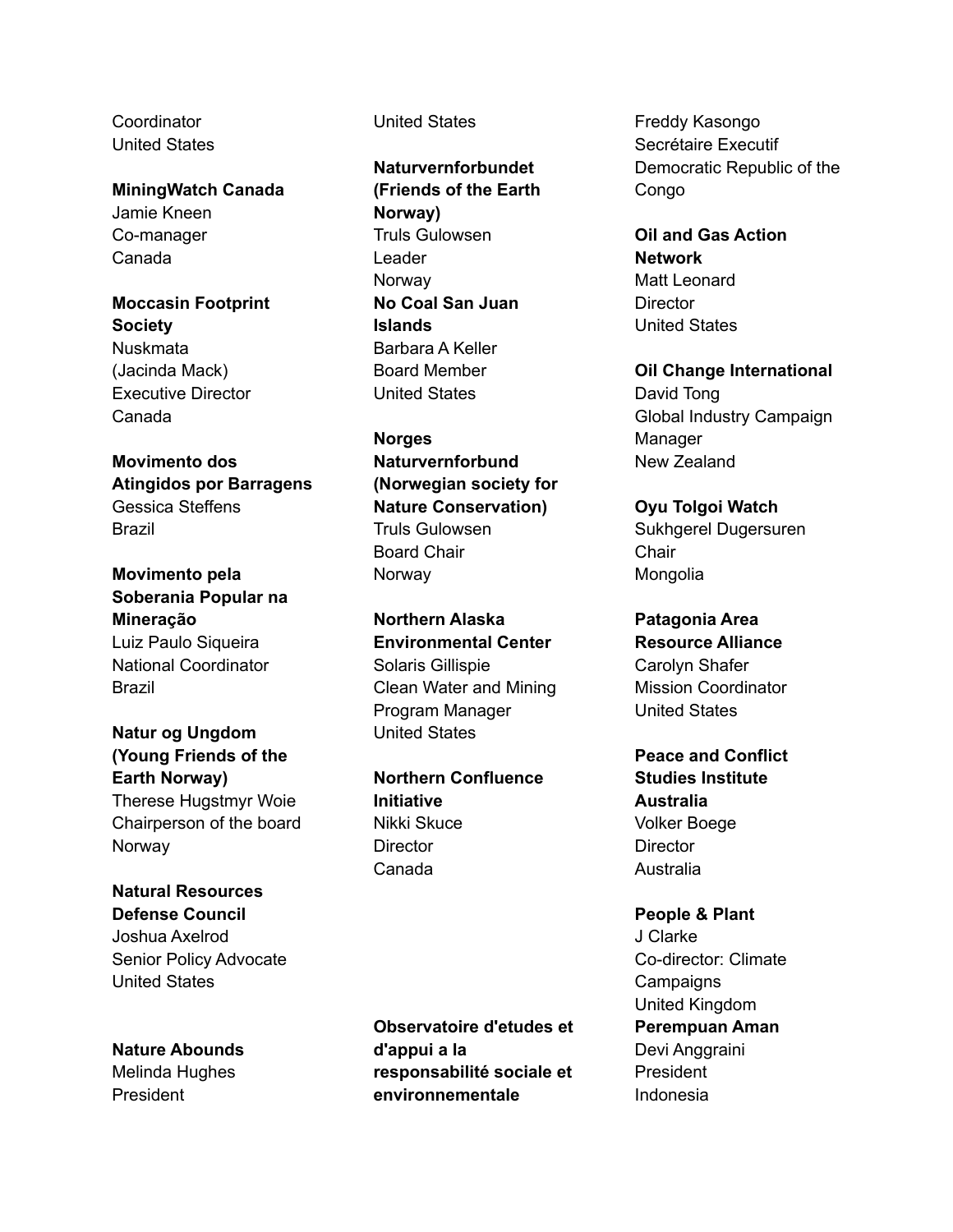**Publish What You Pay** Maria Emilia Berazategui Campaigns Coordinator Global

# **Publish What You Pay Madagascar**

Ketakandriana Rafitoson National Coordinator Madagascar

**Rainforest Action Network** Ginger Cassady Executive Director United States

**Respecting Aboriginal Values and Environmental Needs (RAVEN)** Susan Smitten Executive Director Canada

**Regroupement Vigilance Mines de l'Abtibi et du Témiscamingue** Marc Nantel Porte-parole Canada

**Rights & Accountability in Development (RAID)** Anneke Van Woudenberg United Kingdom

**Coordinator** Mongolia

**Sacred Earth Solar** Melina Laboucan-Massimo Founder Canada

**Salmon Beyond Borders** Jill Weitz **Director** United States

**SalmonState** Tim Bristol Executive Director United States

**Sibuyanon Against Mining** Elizabeth Ibañez **Philippines** 

**Save the South Fork Salmon** Melissa Coriell Board Member United States

**Seas At Risk** Monica Verbeek Executive Director Portugal/Belgium

**Semilla Warunkwa** Claudia Velandia-Onofre International Liasion United States

**Rivers Without Boundaries** Sukherel Dugersuren

**Socio-Ecological Union** Svet Zabelin **Coordinator** 

**Global** 

**Sierra Club** John Dunmore Federal Lands Protection Program United States

**Sisters of Mercy of the Americas Justice Team** Marianne Comfort Justice Coordinator United States

**SkeenaWild Conservation Trust** Adrienne Berchtold Ecologist and Mining Impacts Researcher Canada

**Society for Threatened Peoples Switzerland** Tabea Willi **Campaigner Switzerland** 

**SOMO (Centre for Research on Multinational Corporations)** Alejandro González Researcher **Netherlands** 

**SOS Grenville Sur la Rouge** Candace Robinson Canada

**Spire** Julie Rødje President Norway